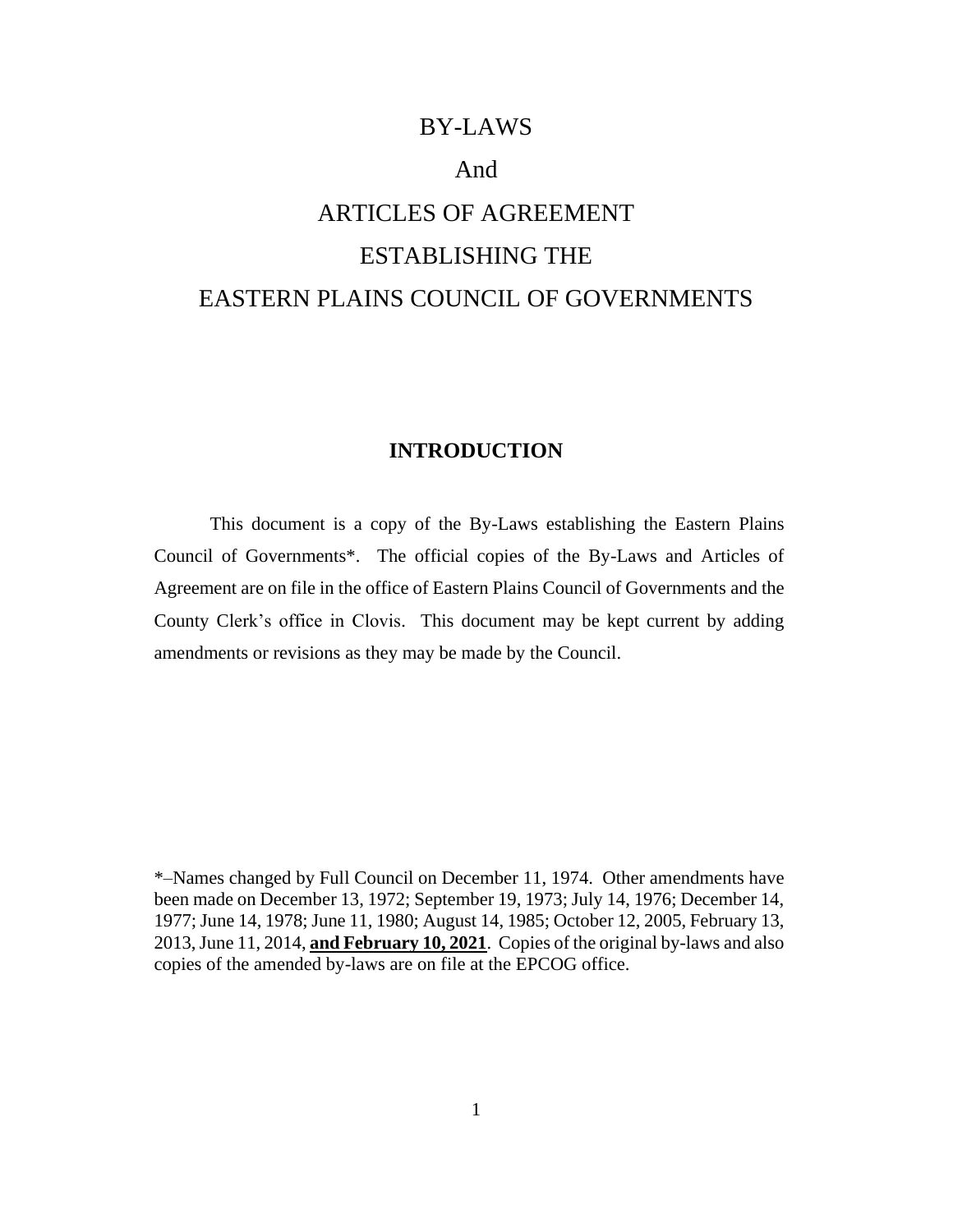# BY-LAWS

#### and

# ARTICLES OF AGREEMENT

# ESTABLISHMENT OF

# THE EASTERN PLAINS COUNCIL OF GOVERNMENTS\* STATEMENT OF PURPOSE AND ESTABLISHMENT

- 1. The parties of this agreement are governmental units in the State of New Mexico, located within the New Mexico State Planning and Development District No. 4 as defined herein, and are authorized to enter into this Agreement by virtue of the provisions of local legislative action, the Regional Planning act, and the Joint Powers Act of the State of New Mexico.
- 2. It is the purpose of this agreement to establish a Regional Planning Commission composed of local government units within Curry, De Baca, Harding, Guadalupe, Quay, Roosevelt, and Union Counties which shall have the powers to perform the duties set out in the aforementioned Acts.
- 3. The parties hereto do declare and resolve that it is the intent and desire of each member of the Council<sup>1</sup> herein established, in order to fulfill purposes and goals of this agreement, to seek and encourage participation in this program by all governmental units within the New Mexico State Planning and Development District IV. Therefore, the parties do hereby declare their intent to seek the participation of said governmental units by extending all eligible non-members a written invitation from time to time until 100% participation of eligible governmental units has been attained.
- 4. There is hereby established a Regional Planning Commission to be known as the Eastern Plains Council of Governments. The EPCOG shall be organized as herein provided and shall conduct its activities towards the coordinated development of the EPCOG area in order to promote the general welfare, health, convenience, and prosperity of its people

\*–Name changed by Full Council on December 11, 1974.

<sup>1</sup>The composition of the Council and eligible members, therefore, are more specifically described in Articles I and III herein, geographically located on the map marked Attachment A hereto, and, as stated in Article I herein, shall include at large citizens, organizations members not to exceed twentyfive percent (25%) of the total membership of the Council at large from the entire geographical area of the New Mexico State Planning and Development District No. 4.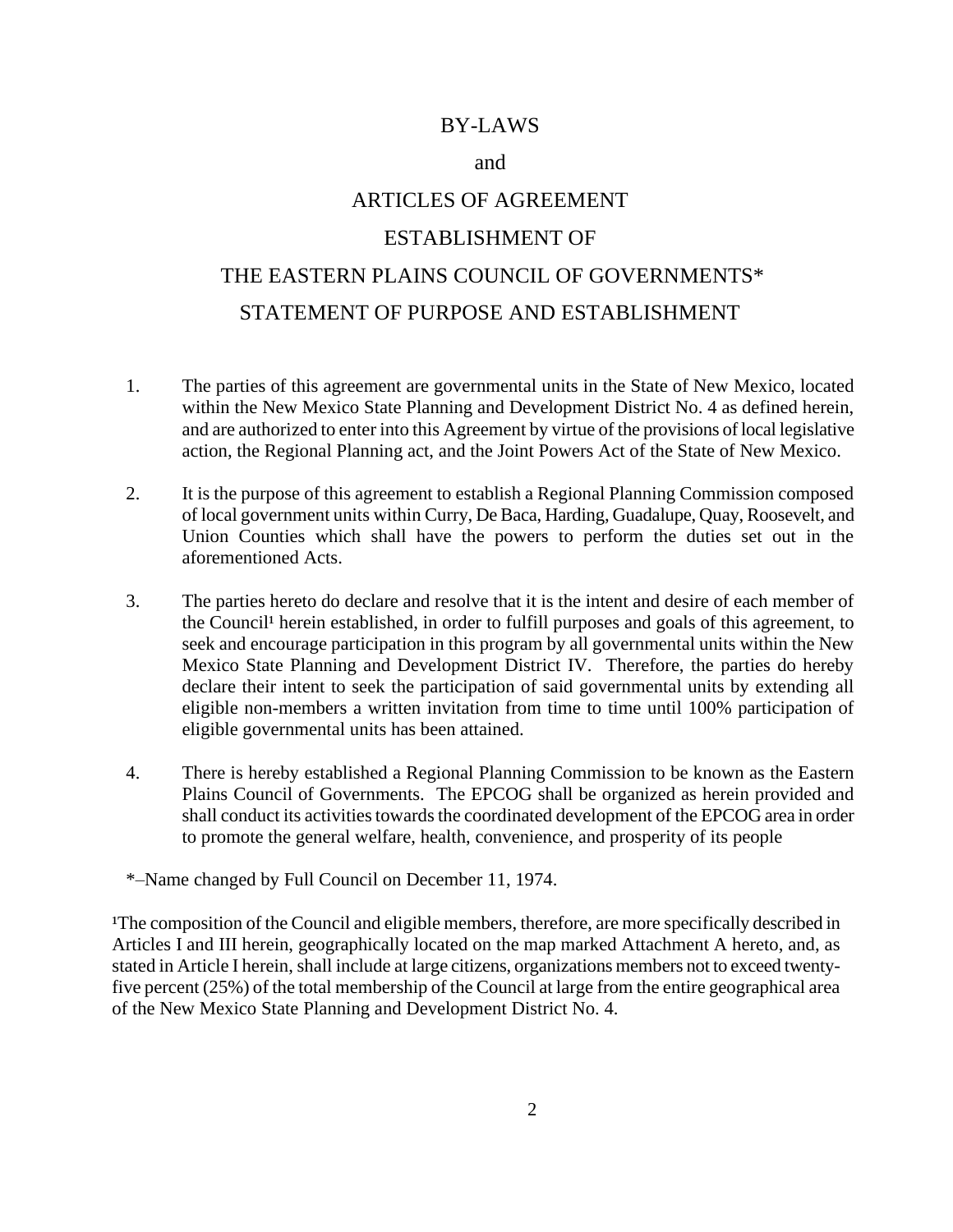#### ARTICLE I - DEFINITIONS

As used in this agreement, the following words and terms shall have the following meanings:

- 1. "EPCOG Area" shall mean all the territory encompassed within the New Mexico State Planning and Development District No. 4 as shown on the map which is affixed to this agreement and marked Attachment A.
- 2. "Council" shall mean the Eastern Plains Council of Governments established by this agreement.
- 3. "Member" shall mean a governmental unit which is a party to this agreement, and each of the Special Districts not to exceed twenty-five percent (25%) of the total membership of the Council. Special Districts shall be selected by the Council.
- 4. "Representative" (or Alternate) shall mean a person designated by a member governmental unit or special district as a representative of that member on the Council. Each governmental unit or special district will select an alternate, in addition to the representative, and designate both by resolution or official letter at the beginning of each fiscal year.
- 5. "Population" shall mean the number of persons living within the given area and shall refer to an official and published census of the United States or an official and published Census of the State of New Mexico.
- 6. "Governmental Unit" shall mean units of government, including, but not necessarily limited to, political subdivisions of the state, municipalities, cities, towns, villages, counties, school districts, Indian tribes, Indian pueblos, and Indian reservations.
- 7. "Special Districts" shall mean any political subdivision established by the State of New Mexico to provide a single public service. Special districts shall include but not be limited to school districts, soil and water conservation districts, water associations, and co-ops, and transportation districts.

# ARTICLE II - ORGANIZATION

- 1. Any governmental unit which is wholly or partially in the EPCOG Area may elect to become a member of the Council by the adoption of an appropriate resolution. A copy of the resolution agreement appointing a representative and alternate, duly executed, shall be filed with the Secretary of the Council at Eastern Plains Council of Governments office.
- 2. This agreement shall become effective when it has been approved by the present Council and executed by the appropriate officials of general local governments, which in aggregate, have within their jurisdiction not less than seventy-five percent (75%) of the population of the metropolitan and nonmetropolitan area.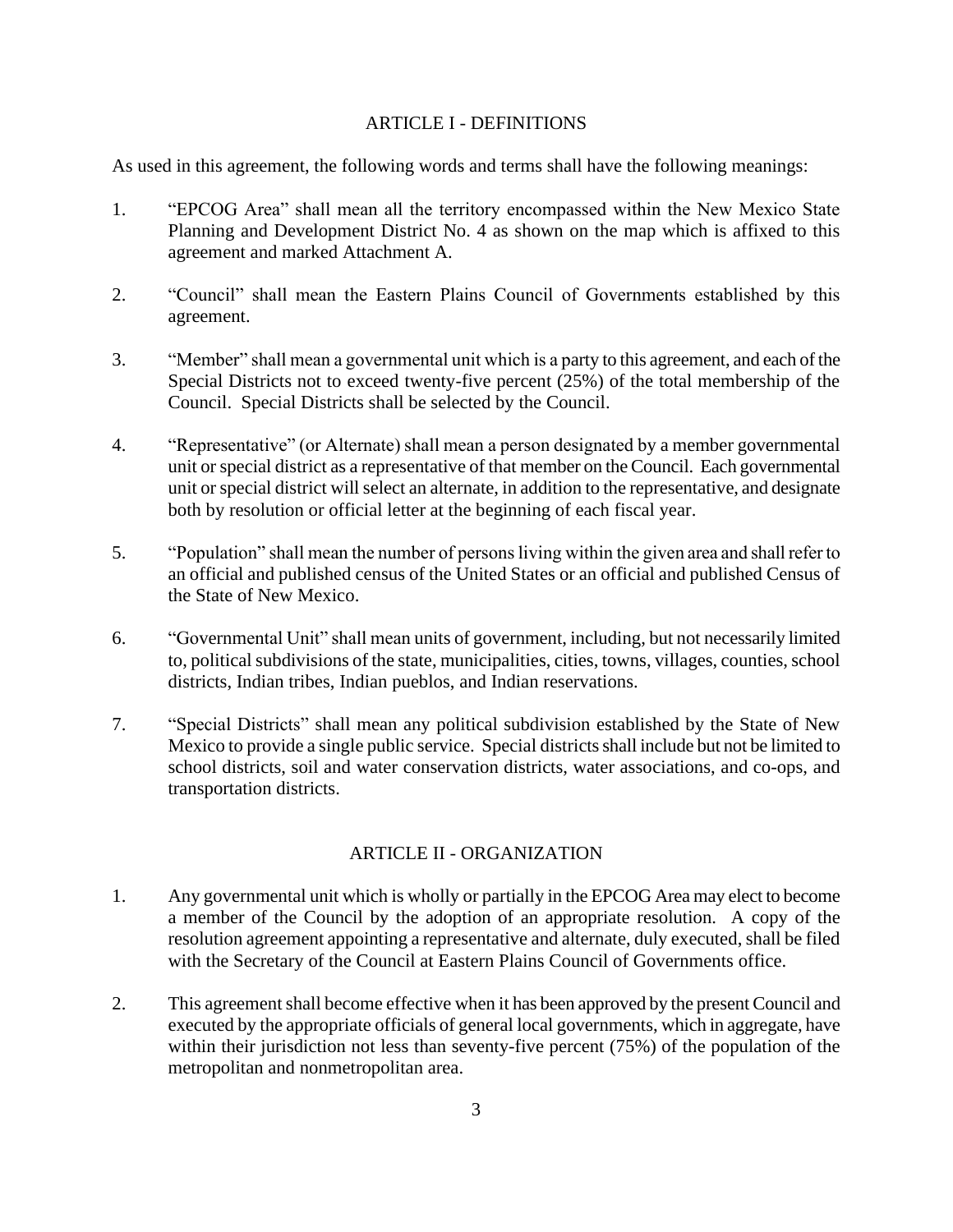#### ARTICLE III - REPRESENTATION AND VOTING

- 1. Each member government unit shall be entitled to one vote.
- 2. It being the expressed intention of the parties hereto to seek and encourage the participation in this Council of all governmental units in the EPCOG area.
- 3. The Council may request advisory member representation from State agencies or local Federal agencies and said advisory members shall not be entitled to a vote.
- 4. The representative or alternate appointed by a member governmental unit shall be an elected official of the appointing body or a resident of the governmental unit. Provided, however, that at least two-thirds of the voting members be composed of, or responsible to, the elected officials of a unit of general local government within the planning jurisdiction. It is further agreed that:
	- (a) No person shall serve on the Council unless he or she represents an active, current, and eligible government unit, or Special District representative or alternate.
	- (b) Any representative or alternate who, for any reason, shall no longer be either an elected official or resident of the appointing governmental unit or in the case of a Special District representative or alternate, a resident of the EPCOG area, shall have his position on the Council vacated automatically.
	- (c) Any member may revoke the appointment of its representative or alternate and appoint a new representative or alternate by serving the appropriate written notice to the Secretary of the Council.
	- (d) In the event a representative will be unable to attend a meeting of the Council, an alternate representative must be designated by the member governmental unit or Special District and shall have full standing as a representative at the meeting or meetings. If neither the representative nor alternate can attend, the respective governmental unit or a special district shall not be entitled to a vote at that particular meeting.
	- (e) The representative and alternate appointed by members of the Council shall have a term of not more than one year; provided, however, that a representative and alternate may be appointed an unlimited number of times. Each fiscal year, the voting delegate (representative or alternate) shall be appointed by resolution on an annual basis.
	- (f) Any unexpired term, whether vacated automatically as above provided, by revocation, resignation, or any other reason, may be filled by appointment by the member unit, and upon completion thereof, appointment thereafter shall be on the same basis as that of regular representatives.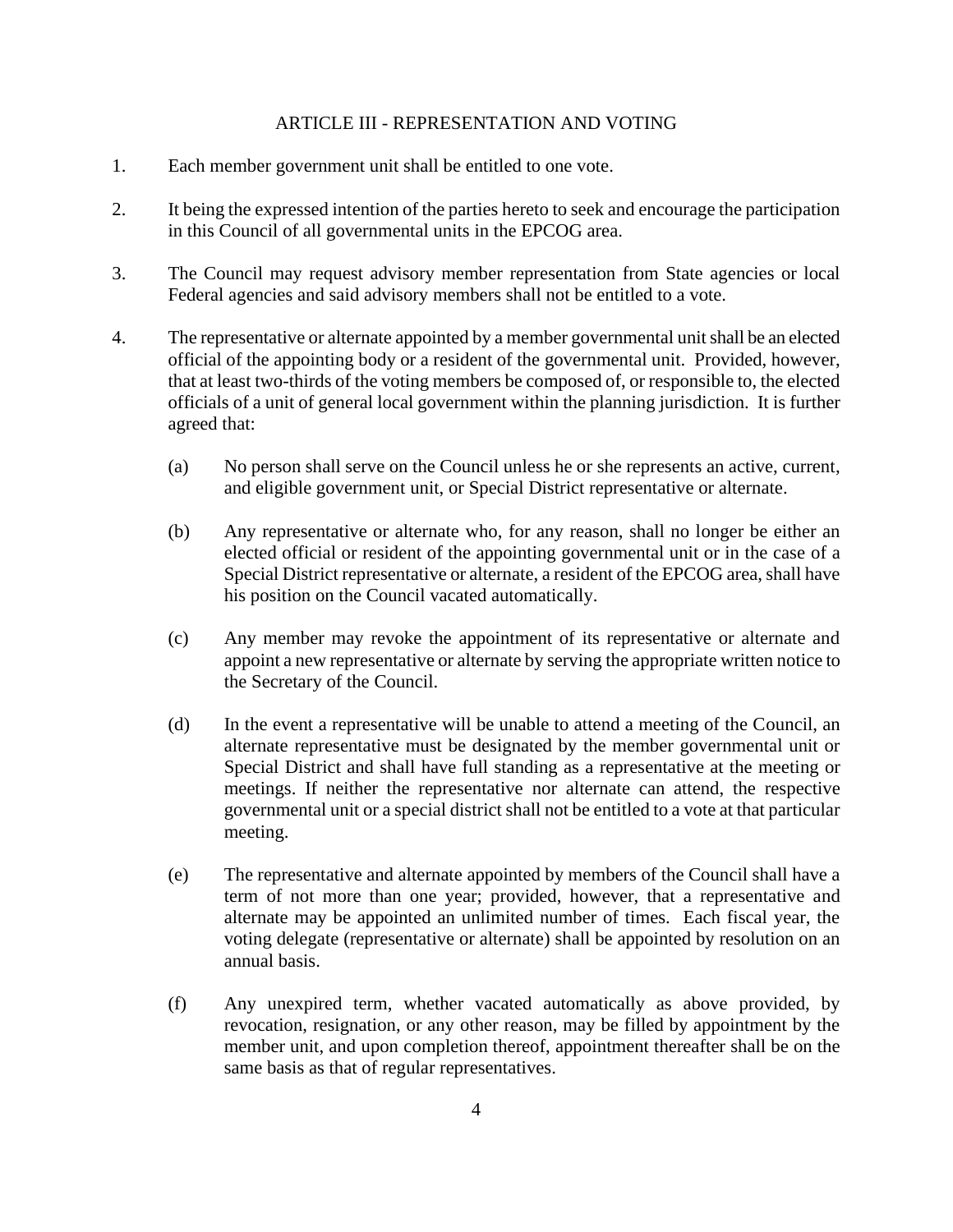## ARTICLE IV - MEETINGS

- 1. The Full Council shall meet six times annually, on the second Wednesday of February, April, June, August, October, and December. All meetings will be at Eastern Plains Council of Governments, except the Annual Meeting, which time and place will be determined by the Full Council and Executive Committee.
- 2. Special meetings of the Full Council may be called by the Chairman at his sole discretion, by the Executive Committee, or upon request of at least one-third of the representatives of the council.
- 3. The Executive Committee shall meet on an as-needed basis. All meetings will be at Eastern Plains Council of Governments, except the Annual Meeting, which time and place will be determined by the Full Council and Executive Committee.
- 4. All meetings will be conducted by acceptable procedures of order.
- 5. Members present shall constitute a quorum at any meeting held by the Council.

# ARTICLE V - OFFICERS

- 1. Officers of the Council shall consist of a Chairman, Vice-Chairman, Treasurer, and Secretary.
- 2. The Chairman, Vice-Chairman, and Treasurer shall be chosen from among the representatives on the Council by a majority vote of the representatives.
- 3. The Director will be the Secretary of the Council.
- 4. Officers shall be elected by a majority vote of the Council at the Council's June meeting or at the last meeting of the fiscal year. The term for each office shall be one year beginning July  $1<sup>st</sup>$  and ending June  $30<sup>th</sup>$ .

#### ARTICLE VI - COMMITTEE

- 1. The Council may establish such committees it deems necessary in order to carry on its duties and discharge its responsibilities. The membership of such committees must be persons who reside within the EPCOG area or persons who have elective or appointive positions of local, state, or federal government.
- 2. An Executive Committee of the Council is hereby established. Membership shall be composed of the Council Chairman, Vice-Chairman, and Treasurer, plus one member from each of the counties not represented by the above-elected officers.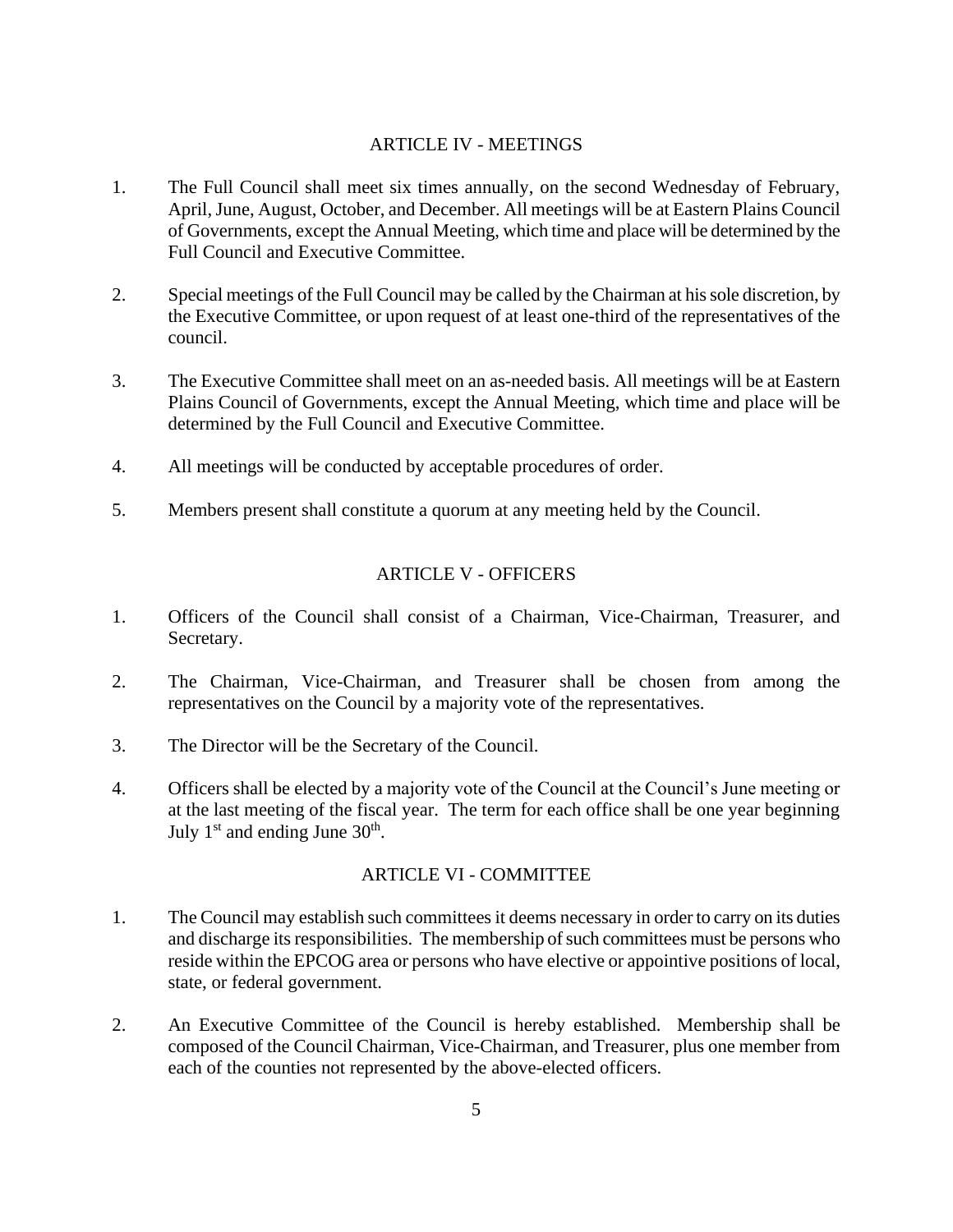- 3. The county Executive Committee members shall be chosen by and from the representatives of the governmental units within the county geographical area.
- 4. Each Committee member shall have one vote and a majority of members shall constitute a quorum.
- 5. The Executive Committee shall have all the power of the Council between meetings of the council provided, however, that the Executive Committee shall not modify any action taken by the Council. Any actions taken by the Executive Committee shall be presented to the Full Council at the next Full Council meeting.

## ARTICLE VII - POWERS AND DUTIES

- 1. The Council shall prepare and from time to time review, amend, extend or add to a plan or plans for the development of the EPCOG area. The plans may be based on studies of physical, social, economic, and governmental conditions and trends, and shall aim at the coordinated development of the EPCOG area in order to promote the general health, welfare, convenience, and prosperity of its people. The plans shall embody the policy recommendations of the Council and may include, but not be limited to:
	- (a) A statement of the objectives, standards, and principles sought to be expressed in the plan.
	- (b) Recommendations for the most desirable pattern and intensity of general land use within the EPCOG area. Natural environmental factors, the present and prospective economic and demographic bases of the EPCOG area, and the relation of land use in adjoining areas will be considered in making recommendations.
	- (c) Recommendations for the general circulation pattern for the EPCOG area, including land, water, and air transportation and communication facilities whether used for movement within the EPCOG area or to and from adjoining areas.
	- (d) Recommendations concerning the need and proposed general location of public and private works and facilities.
	- (e) Recommendations for the long-range programming and financing of capital projects and facilities.
- 2. The Council may prepare studies of the EPCOG area's resources, both natural and human, with respect to existing and emerging problems of industry, commerce, transportation, population, housing, agriculture, public service, local governments, and any other matters relevant to area planning.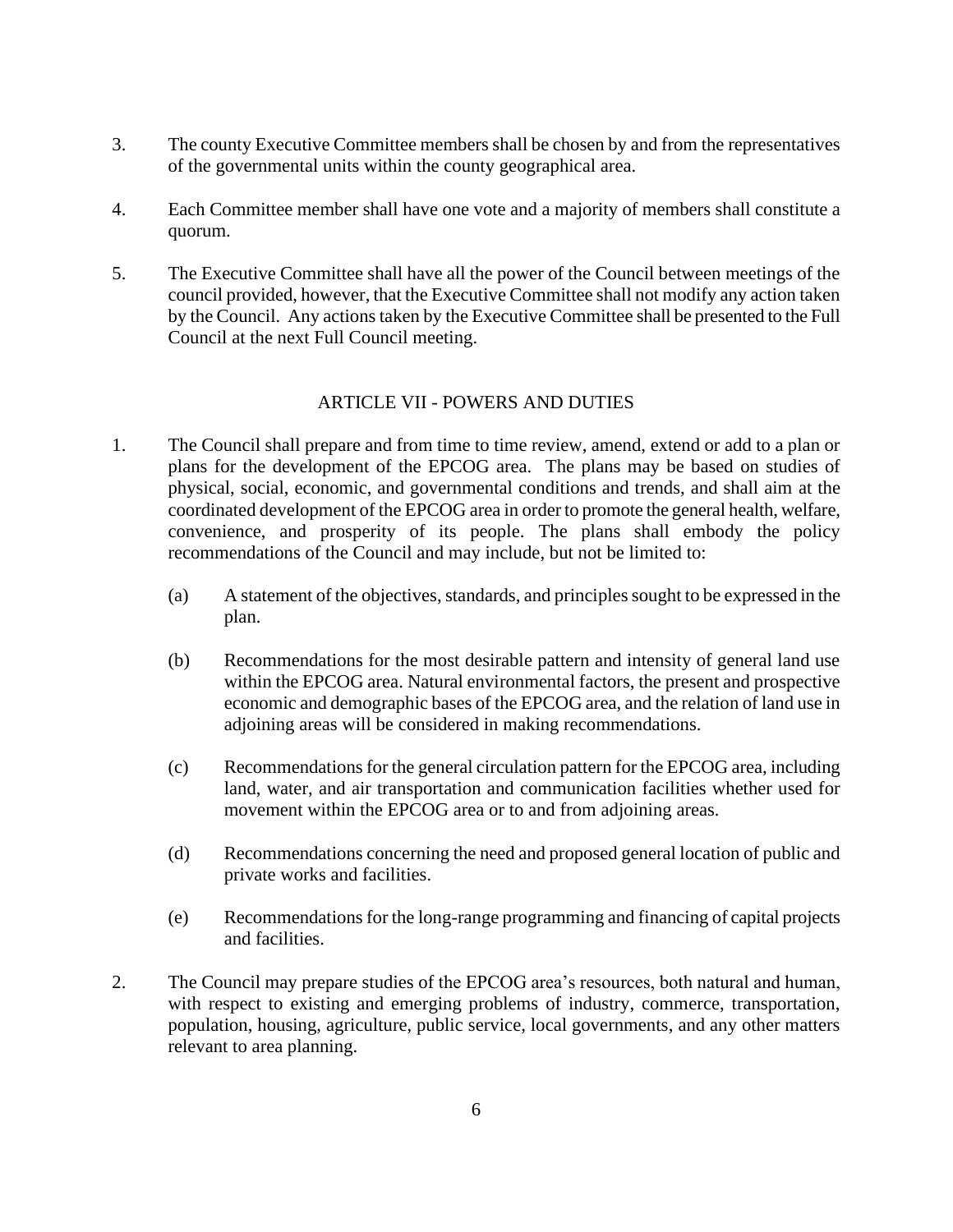- 3. The Council shall collect, process, and analyze at regular intervals social and economic statistics for the EPCOG area necessary to planning studies and make the results available to the public.
- 4. The Council shall cooperate with other governmental agencies educational institutions and private organizations in the coordination of research activities.
- 5. The Council shall cooperate with, and provide planning assistance to county, municipal or other local governments, instrumentalities or planning agencies who are member within the EPCOG area and shall coordinate all planning with the planning activities of the state and of the counties, municipalities, special districts, or other governmental units within the area as well as neighboring areas, and the programs of federal department and agencies.
- 6. The Council shall provide information to officials of departments, agencies, and instrumentalities of federal, state, and local governments and the public at large, in order to foster public awareness and understanding of the objectives of the area plan and the functions of area and local planning, and to stimulate public interest and participation in the orderly, integrated development of the EPCOG area.
- 7. The Council may receive and review for compatibility with the EPCOG area plans all proposed comprehensive land use, circulation and public facilities plans and projects, zoning and subdivisions regulations, official maps and building codes of local governments within the area and any amendments or revisions thereof, and make recommendations for their modification where necessary to achieve compatibility.
- 8. The Council may review local government applications for capital project financial assistance from state and federal governments, and may comment upon their consistency with the EPCOG area development plan, and review and comment upon state plans for highways and public works within the area to promote coordination of all intergovernmental activities in the area on a continuing basis.
- 9. The Council shall exercise all other powers necessary and proper for the discharge of its duties.
- 10. The Council may, when deemed desirable, exercise its powers jointly or in cooperation with agencies or political subdivisions of New Mexico or any other state, with agencies of the United States or with Indian reservations, tribes, or pueblos, subject to statutory provisions applicable to the inter-jurisdictional agreements.
- 11. The Council may furnish planning services and related information to members upon such conditions and under such circumstances as the Council and the member desiring such services may agree.
- 12. The Council may assume appointment responsibilities within its authority and jurisdictional boundaries when requested. The Council may also make recommendations to the Executive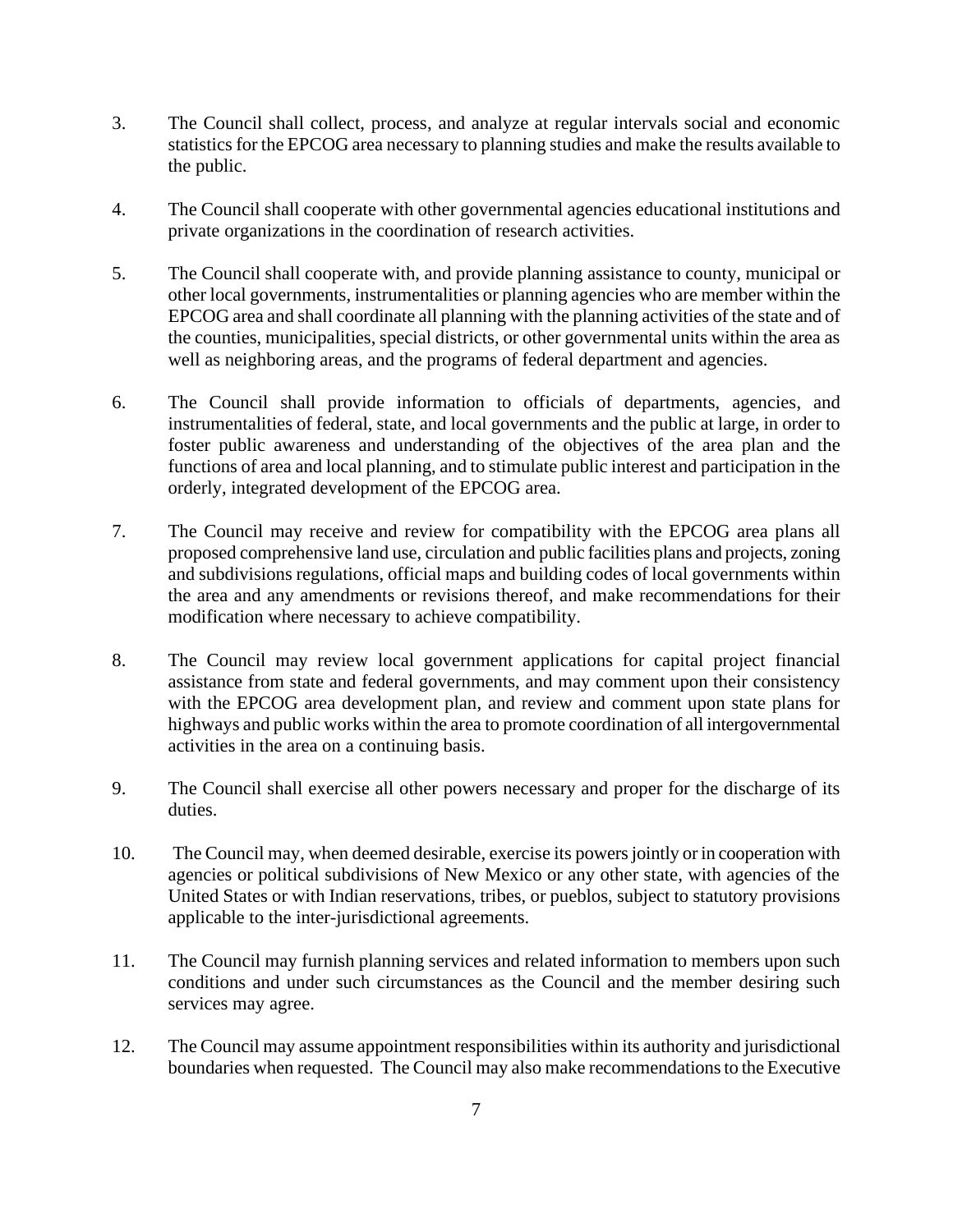and Legislative Branches of the state and federal governments for consideration on appointments under their jurisdiction. The Council shall establish policy procedures in regard to the appointment process. All appointees shall serve at the pleasure of the Council and the Council shall have the authority to rescind any appointments.

#### ARTICLE VIII - STAFF

- 1. The Council shall appoint a Director, who is qualified because of education, training, and experience to assist the Council in implementation of this agreement, the furtherance of the programs outlined herein, and who shall handle and direct the administrative and planning activities of the Council. The Council, if deemed necessary, may spell out in the form of a job description of the general and specific qualifications of the Director, who shall serve at the pleasure of the Council.
- 2. The Director shall engage such staff as required by the work program of the Council and shall have the responsibility for employment and discharge of such staff. The Director shall establish job descriptions for each member of the staff and shall keep such job descriptions on file in the Council office and available at all times to the Council. The Council shall establish a grievance committee to handle Council employee personnel matters and prescribe, subject to the approval of the Council, the necessary procedures, rules, and regulations for the disposition of employee grievance matters.
- 3. The Director may be authorized by the Council to make agreements with local planning agencies within the jurisdiction of the Council for temporary transfer or joint use of staff employees and to enter into contracts for professional or technical services from other governmental and private agencies.
- 4. The Director shall present a proposed annual budget to be presented to the Council. The budget shall be presented sufficiently prior to the beginning of the fiscal year for the Council to have ample time to consider, adopt, amend or reject it.
- 5. The Executive Director shall submit an annual report to the Council.

#### ARTICLE IX - IMPLEMENTATION OF PLANS

- 1. All comprehensive plans and features of the plans for the EPCOG area prepared at the direction of the Council and in accordance with this agreement may be approved by the Council after a public hearing when a hearing is required.
	- (a) Notice of the aforementioned public hearing shall be posted in accordance with state and federal laws and regulations.
- 2. Any local government, special district, agency, or instrumentality within the EPCOG area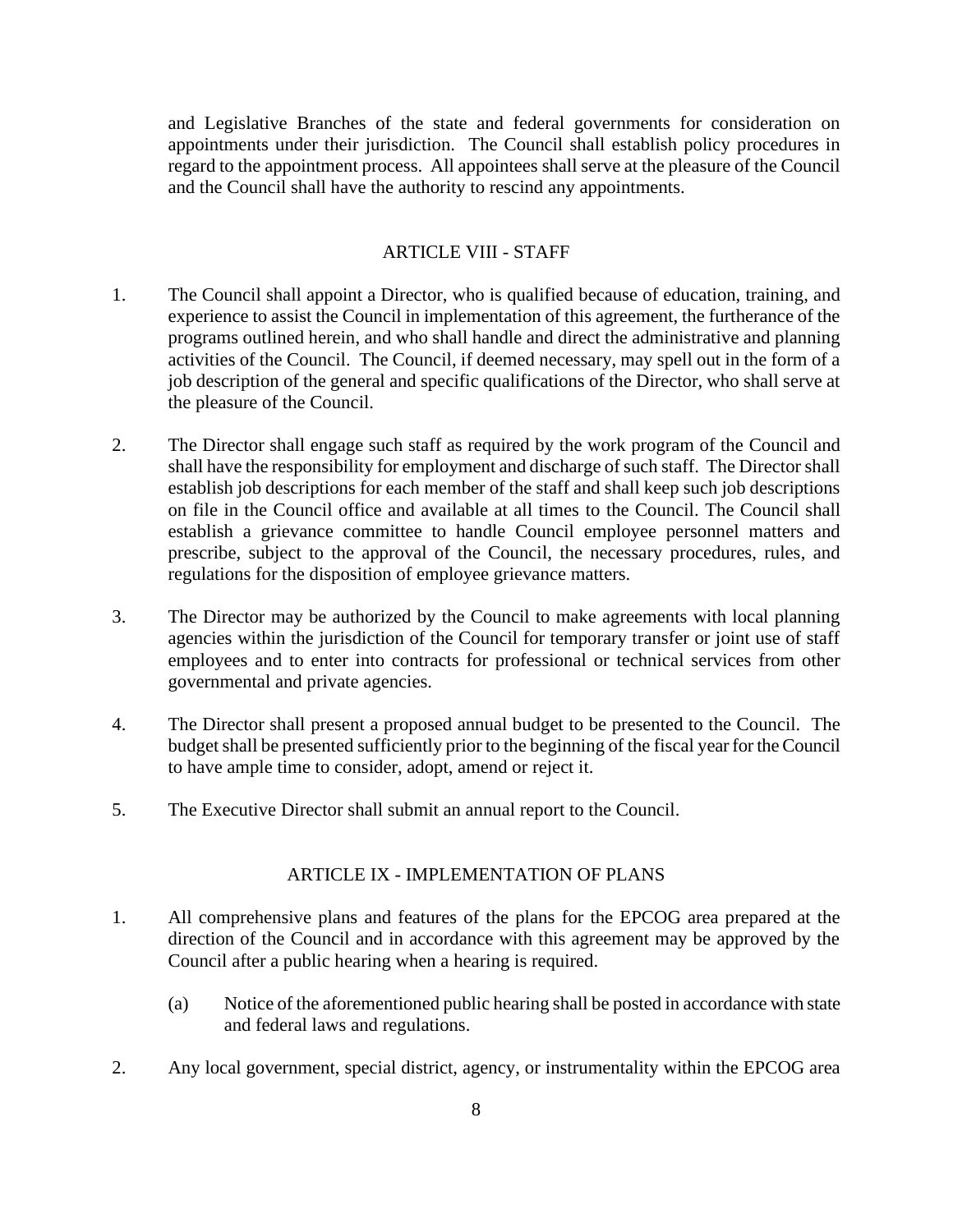may file with the Council all current and proposed plans, zoning ordinances, official maps for capital facilities, and amendments and revisions of any of them as well as copies of their regular and special reports dealing with planning matters.

- 3. It is agreed that each member may give the Council reasonable opportunity, not in excess of sixty (60) days, to comment upon any proposed plans, zoning and subdivision regulations, and capital facilities projects and shall consider any comments made by the Council prior to adopting the plan, ordinance, regulation or project In the event the Council has not made a comment within sixty (60) days following receipt of the proposal, said proposal will be deemed to be in accordance with the regional and area wide plans of the Council and no comment is necessary.
- 4. It is understood and agreed that the Council shall serve in an advisory capacity to members. The sole power to adopt proposed plans, ordinances, regulations or projects remain with the member governmental unit.

# ARTICLE X - TERMINATION

- 1. This agreement shall remain in force and effect so long as a majority of the municipalities and counties within the EPCOG area remain parties to the agreement.
- 2. Any member of the Council may terminate its membership after giving not less than ninety (90) days notice in writing of intention to withdraw. The notice shall be served upon the Chairman of the Council personally or by registered mail.

The ninety-day period begins to run from the date the notice is received by the Chairman. It is expressly understood that the withdrawal of a member does not abrogate or impair any contact or commitment previously made by the withdrawing member for the fiscal year.

- 3. Any member whose annual contribution has not been paid by the beginning of the fiscal year for which the contribution has been recommended shall not be entitled to vote at meetings of the Council until such contribution has been made, or the member has filed with the Council a letter of intent to remain a member and to pay its annual contribution as soon as practicable after approval of its budget for the ensuing fiscal year. If the contribution continues to be delinquent sixty (60) days past the beginning of said fiscal year the membership on the Council is automatically terminated.
- 4. If the Council is disbanded by agreement of all members, or failure to maintain a majority of eligible governmental units as members, or by failure to meet the state statutory requirements and purpose for which it was created, all property of the Council shall be sold and the proceeds thereof, together with uncommitted monies on hand, shall be distributed to the then members of the Council. Such distribution of assets remaining shall be made at the time of the termination.